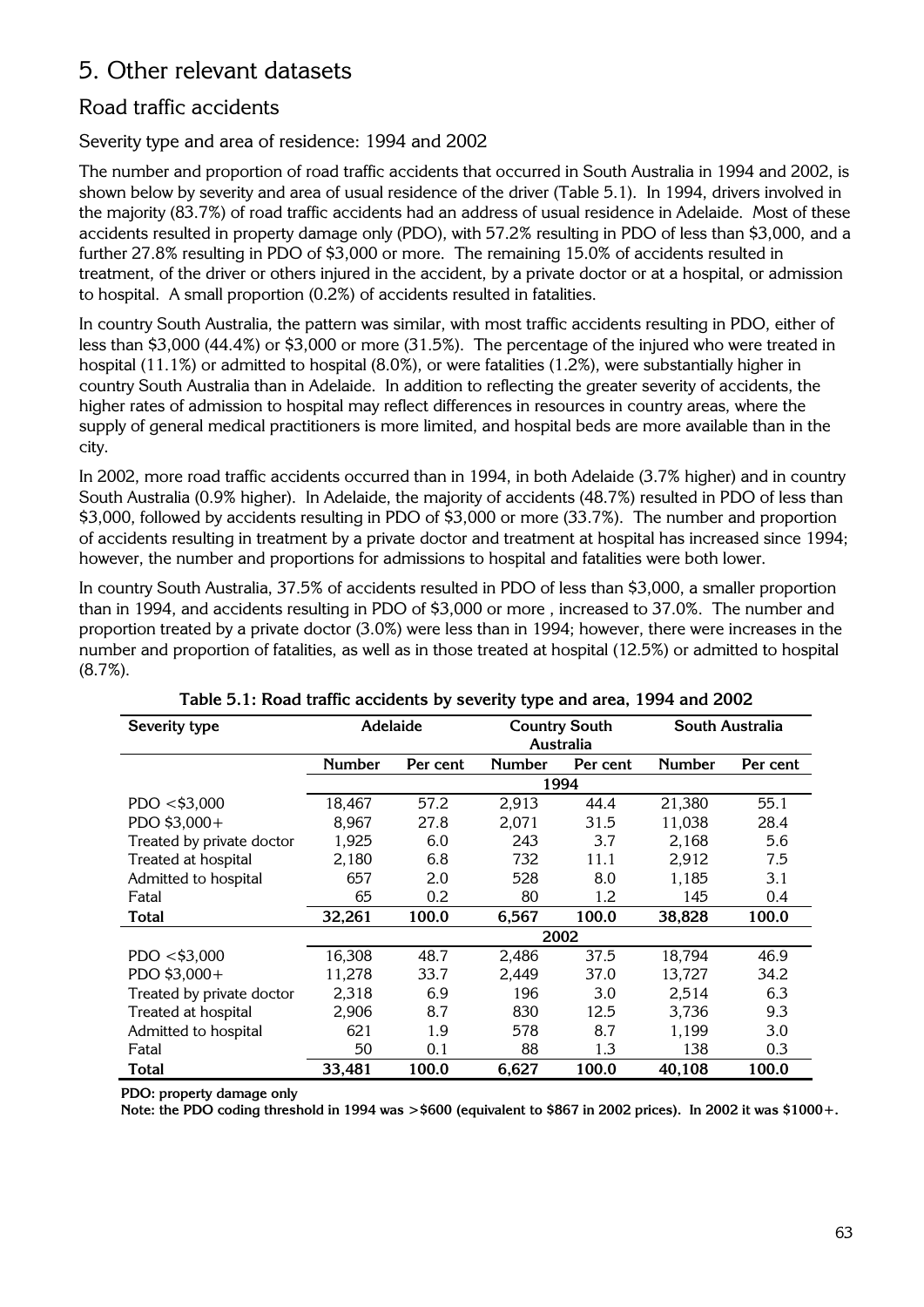Overall, the rate of road traffic accidents were 84% higher in Adelaide compared to country South Australia (Table 5.2). The greatest differences were recorded for accidents in which the individual was treated by a doctor (more than four times higher in Adelaide) and where the property damage was less than \$3,000 (more than double in Adelaide). In contrast, accidents in which the individual was admitted to hospital and fatal accidents were higher in country South Australia.

| Severity type             |               | <b>Adelaide</b> | South Australia<br><b>Country South</b><br><b>Australia</b> |         |               |         | Adelaide/<br>country |
|---------------------------|---------------|-----------------|-------------------------------------------------------------|---------|---------------|---------|----------------------|
|                           | <b>Number</b> | Rate            | <b>Number</b>                                               | Rate    | <b>Number</b> | Rate    | <b>SA</b> ratio      |
| PDO < \$3,000             | 16,308        | 1,463.5         | 2.486                                                       | 612.4   | 18,794        | 1,236.3 | 2.39                 |
| PDO \$3,000+              | 11,278        | 1,012.1         | 2,449                                                       | 603.3   | 13,727        | 902.9   | 1.68                 |
| Treated by private doctor | 2,318         | 208.0           | 196                                                         | 48.3    | 2,514         | 165.4   | 4.31                 |
| Treated at hospital       | 2,906         | 260.8           | 830                                                         | 204.5   | 3,736         | 245.8   | 1.28                 |
| Admitted to hospital      | 621           | 55.7            | 578                                                         | 142.4   | 1,199         | 78.9    | 0.39                 |
| Fatal                     | 50            | 4.5             | 88                                                          | 21.7    | 138           | 9.1     | 0.21                 |
| <b>Total</b>              | 33,481        | 3,004.7         | 6,627                                                       | 1,632.4 | 40,108        | 2,638.3 | 1.84                 |

| Table 5.2: Road traffic accidents by severity type and area, 2002 |  |  |  |  |  |  |  |  |  |  |  |  |
|-------------------------------------------------------------------|--|--|--|--|--|--|--|--|--|--|--|--|
|-------------------------------------------------------------------|--|--|--|--|--|--|--|--|--|--|--|--|

**PDO: property damage only** 

The number of individuals involved in a road traffic accident in 1994 and 2002 are shown by severity type in Table 5.3. The proportion of individuals treated at hospital increased over the period, from 45.1% in 1992 to 48.9% in 2002. The proportion of individuals admitted to hospital and those involved in a fatal accident decreased, while individuals treated by a private doctor remained consistent. In 2002, just under half of drivers involved in a road traffic accident were treated at hospital (48.3%), while just over a third were treated by a private doctor (37.0%).

|              | Table 5.3: Individuals and drivers involved in road traffic accidents involving injury,<br>by severity type, 1994 and 2002 |             |         |
|--------------|----------------------------------------------------------------------------------------------------------------------------|-------------|---------|
| everity type | 1994                                                                                                                       | 2002        |         |
|              | Individuals                                                                                                                | Individuals | Drivers |

| Severity type             | 1994               |          | 2002               |          |                |          |  |
|---------------------------|--------------------|----------|--------------------|----------|----------------|----------|--|
|                           | <b>Individuals</b> |          | <b>Individuals</b> |          | <b>Drivers</b> |          |  |
|                           | number             | per cent | number             | per cent | number         | per cent |  |
| Treated by private doctor | 4.460              | 36.9     | 5.216              | 36.2     | 5.138          | 37.0     |  |
| Treated at hospital       | 5.452              | 45.1     | 7,049              | 48.9     | 6.717          | 48.3     |  |
| Admitted to hospital      | 1.931              | 16.0     | 1,930              | 13.4     | 1,835          | 13.2     |  |
| Fatal                     | 244                | 2.0      | 220                | 1.5      | 206            | 1.5      |  |
| <b>Total</b>              | 100.0<br>12.087    |          | 14.415             | 100.0    | 13.896         | 100.0    |  |

#### Residential location of driver

Map 5.1 shows the distribution of drivers involved in road traffic accidents in 2002, mapped to the SLA of the address of their usual residence. The highest rates (drivers involved in road traffic accidents per 100,000 population) were from a group of SLAs in the eastern and north-eastern suburbs, running from Burnside - North-East, through Norwood Payneham St Peters - East, Campbelltown - West, and Tea Tree Gully – South, to Salisbury - South-East and - Inner-North, and in Playford - West; high rates were also recorded in Onkaparinga - Hackham. The lowest rates were recorded in the SLAs of Tea Tree Gully - Hills, Holdfast Bay, Charles Sturt - Coastal, Marion - North, Unley, Mitcham - North East, Burnside - South-West, Gawler and Playford - East Central and - Hills. The relatively low rates in the Playford SLAs of Elizabeth and West Central are consistent with the low rates of vehicle ownership in these areas (see Map 2.13).

In country South Australia, areas with the highest rates were mainly located near the metropolitan area: they were Mount Barker (Central and Balance), Murray Bridge, Adelaide Hills - North, Barossa - Barossa, Mallala, Yankalilla, and Alexandrina - Coastal (Map 5.2). The more remote areas of the State, as well as a number of country towns, were among areas with the lowest rates: they included Wattle Range - West, Renmark Paringa - Paringa, Kangaroo Island, Unincorporated Far North, Flinders Ranges, Northern Areas, Streaky Bay, Tumby Bay, Port Augusta, Peterborough and Roxby Downs.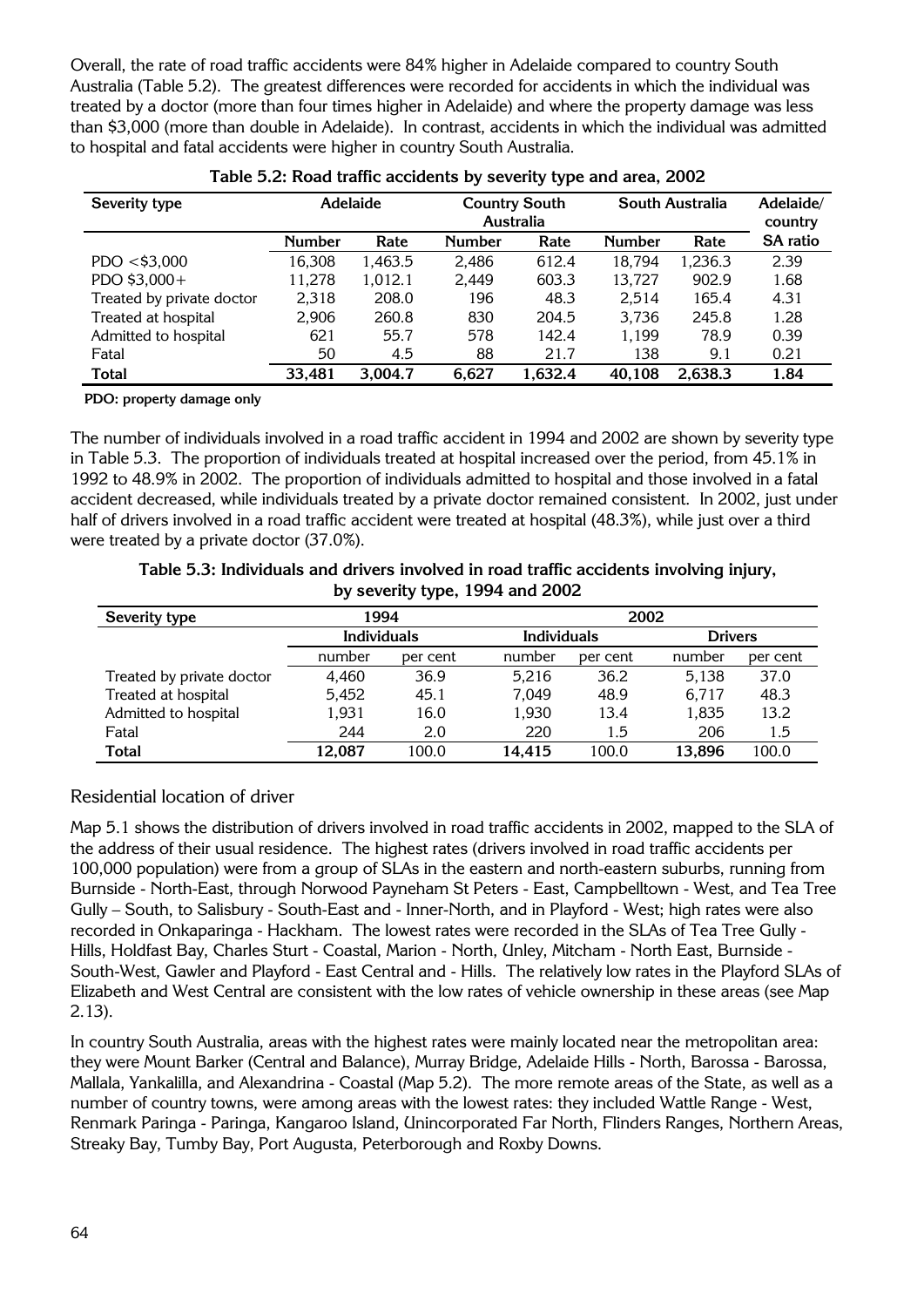

**Map 5.1: Drivers involved in road traffic accidents, Adelaide, 2002** 

**Map 5.2: Drivers involved in road traffic accidents, South Australia, 2002** 

Figure 5.1 shows the rate of drivers involved in road traffic accidents by socioeconomic status. In Adelaide, there was a slightly (10%) higher rate of drivers from the most disadvantaged areas (Quintile 5), when compared with the least disadvantaged areas (Quintile 1), involved in accidents. In country South Australia, the reverse was the case, with a markedly lower rate of drivers involved in accidents in the least disadvantaged areas (31% lower, a rate ratio of 0.69).



**Figure 5.1: Drivers involved in road traffic accidents, South Australia, 2002** 



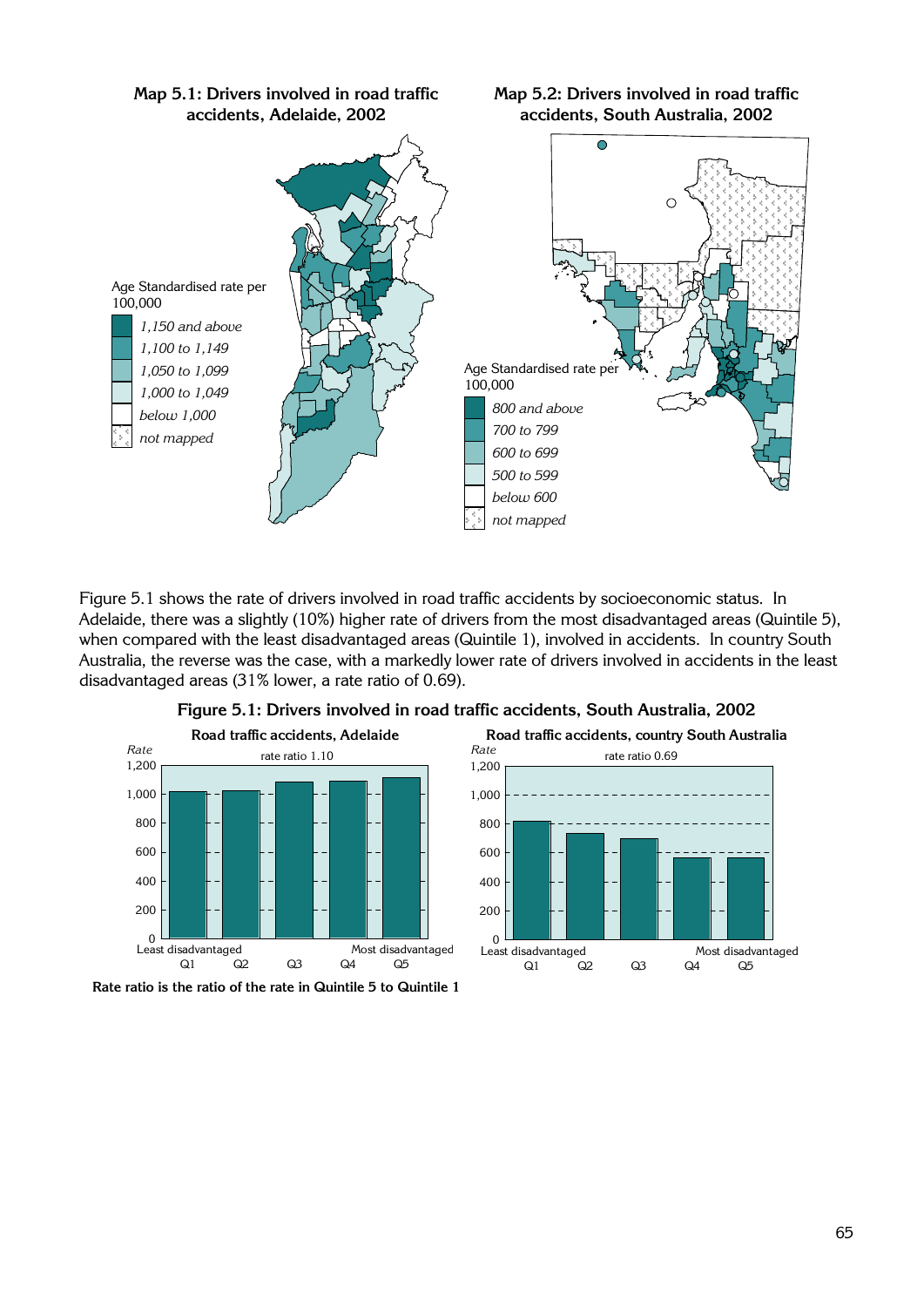### Hospital inpatient data by compensation type

Information on admissions to public acute and private hospitals in South Australia by 'source of funding', provided by the Department of Health SA, is shown in Table 5.4. The major sources of funding are Australian Health Care Agreements and private health insurance, which together accounting for 91.5% of compensation admissions. There were 9,044 hospital admissions funded under compensation schemes in 2003/04, representing 1.6% of all admissions. Although the small number of admissions covered by workers' compensation accounted for three times the level of admissions for motor vehicle third party personal claims, both types of admission accounted for similar proportions of bed days, reflecting the longer hospital stays of those involved in motor vehicle accidents.

| Source of funding                                 |         | <b>Hospital admissions</b> |         |           | <b>Bed days</b>   |       |  |  |  |
|---------------------------------------------------|---------|----------------------------|---------|-----------|-------------------|-------|--|--|--|
|                                                   | No.     | Rate <sup>1</sup>          | %       | No.       | Rate <sup>1</sup> | %     |  |  |  |
| Workers' compensation <sup>2</sup>                | 6,738   | 441.2                      | $1.2\,$ | 17,817    | 1,166.7           | 0.9   |  |  |  |
| Motor vehicle third party<br>personal (CTP) claim | 2,113   | 138.4                      | 0.4     | 14,397    | 942.7             | 0.7   |  |  |  |
| Other compensation <sup>3</sup>                   | 193     | 12.6                       | 0.0     | 524       | 34.3              | 0.0   |  |  |  |
| Total compensable                                 | 9,044   | 592.2                      | 1.6     | 32,738    | 2,143.7           | 1.6   |  |  |  |
| Other sources <sup>4</sup>                        | 564,659 | 37,567.0                   | 98.4    | 2,017,738 | 132,124.7         | 98.4  |  |  |  |
| <b>Total</b>                                      | 573,703 | 36,974.8                   | 100.0   | 2,050,476 | 134,268.4         | 100.0 |  |  |  |

| Table 5.4: Hospital admissions and bed days by compensation type, |
|-------------------------------------------------------------------|
| South Australia, 2003/04                                          |

**1 Age standardised rate per 100,000 population** 

**2 Includes all admissions to South Australian hospitals under workers' compensation claims, not just claims managed by WorkCover .** 

**3 Includes public liability, common law, medical negligence, Seamen's compensation, etc.** 

**4 Includes funding under Australian Health Care Agreements, private health insurance, Department of Veterans' Affairs, self-funded and other sources** 

The main categories of external causes for hospital admissions under workers' compensation (Table 5.6) were accidents, with exposure to mechanical force (9.7%), other external causes of accidental injury (7.8%), falls (3.5%) and transport accidents (2.1%) being the main types of accident. Complications of medical and surgical care (4.8%) and sequelae and supplementary factors (4.5%) were the next main external causes. Notably, almost two thirds (64.9%) of the external causes were 'Unknown' for hospital admission under workers' compensation.

#### **Table 5.5: Hospital admissions by compensation type and external cause, South Australia, 2003/04**

| <b>External cause</b>                        | Workers' |              |       | Motor vehicle  |     | Other        |
|----------------------------------------------|----------|--------------|-------|----------------|-----|--------------|
|                                              |          | compensation |       | third party    |     | compensation |
|                                              |          |              |       | personal claim |     |              |
|                                              | no.      | %            | no.   | %              | no. | $\%$         |
| <b>Accidents</b>                             |          |              |       |                |     |              |
| Transport accidents                          | 144      | 2.1          | 1503  | 71.1           | 19  | 9.8          |
| Falls                                        | 235      | 3.5          | 4     | 0.2            | 11  | 5.7          |
| Exposure to mechanical forces                | 655      | 9.7          | 4     | 0.2            | 6   | 3.1          |
| Accidental drowning and submersion           |          | 0.0          | 0     | 0.0            | 0   | 0.0          |
| Other accidental threats to breathing        | 2        | 0.0          | 0     | 0.0            | 0   | 0.0          |
| Exposure to electric current, radiation and  | 14       | 0.2          | 0     | 0.0            | 0   | 0.0          |
| extreme ambient air temperature and pressure |          |              |       |                |     |              |
| Exposure to smoke, fire and flames           | 62       | 0.9          |       | 0.0            | 0   | 0.0          |
| Exposure to venomous animals and plants      | 22       | 0.3          | 2     | 0.1            | 0   | 0.0          |
| Accidental poisoning                         | 59       | 0.9          | 5     | 0.2            | 0   | 0.0          |
| Complications of medical and surgical care   | 324      | 4.8          | 54    | 2.6            |     | 3.6          |
| Sequelae and supplementary factors           | 300      | 4.5          | 147   | 7.0            | 29  | 15.0         |
| Other external causes of accidental injuries | 523      | 7.8          | 9     | 0.4            | 7   | 3.6          |
| Other                                        | 24       | 0.4          | 6     | 0.3            |     | 0.5          |
| <b>Unknown</b>                               | 4,373    | 64.9         | 378   | 17.9           | 113 | 58.5         |
| Total                                        | 6,738    | 100.0        | 2,113 | 100.0          | 193 | 100.0        |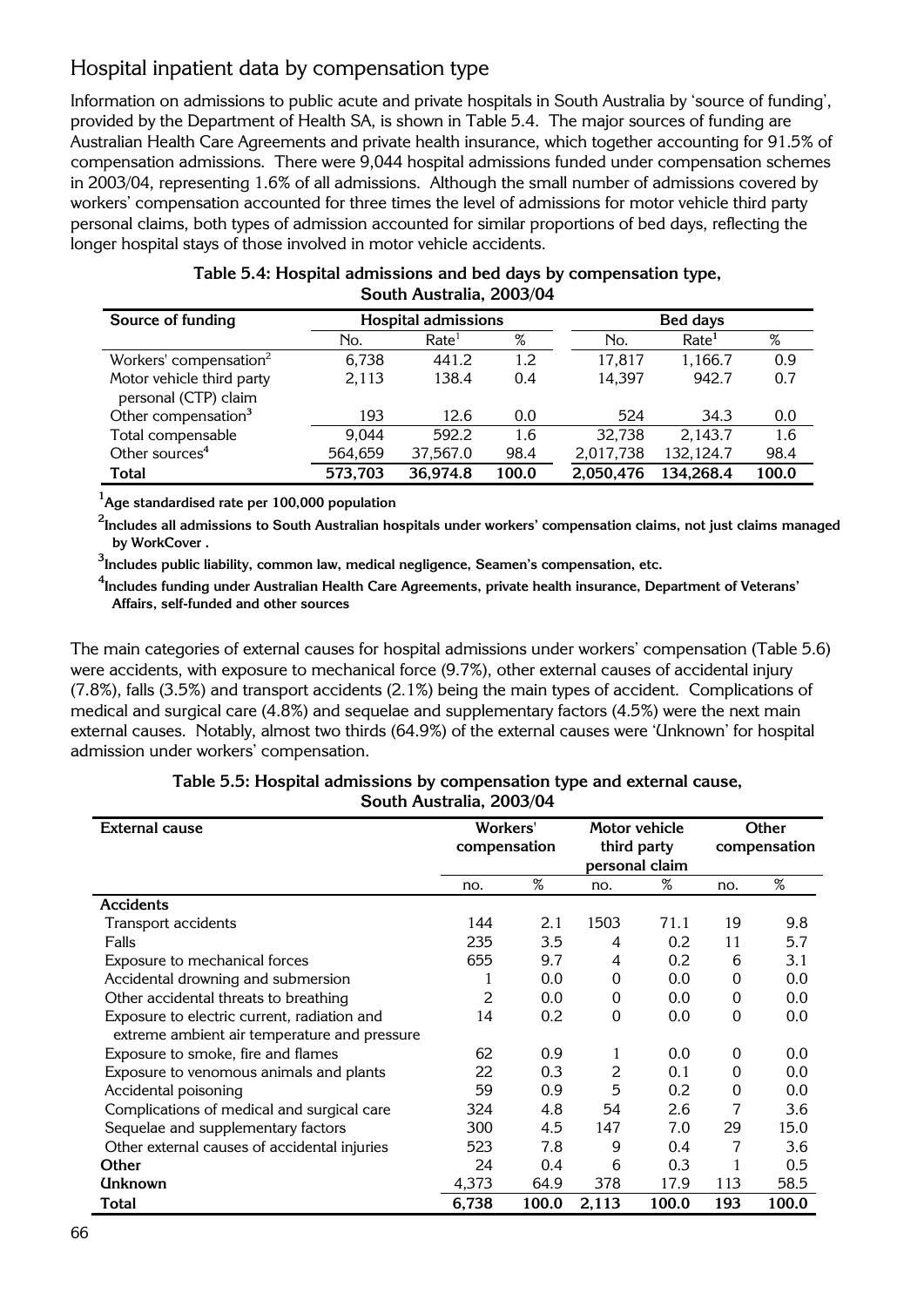For motor vehicle third party personal (CTP) claims, the main external cause was also accidents, namely transport accidents (71.1%). Sequelae and supplementary factors (7.0%) and complications of medical and surgical care (2.6%) were the next main external causes of hospital admissions. Almost a fifth of hospital admissions were for 'Unknown' external cause under motor vehicle third party personal claims.

The main category of external cause of hospital admission for the 'Other' compensation types was again accidents, with transport accidents (9.8%), falls (5.7%), other causes of external injury (3.6%) and exposure to mechanical force (3.1%) being the main types of accidents. Sequelae and supplementary factors (15.0%) and complications of medical and surgical care (3.6%) were the next main categories of external cause for hospital admissions under 'Other' compensation, while over half (58.5%) of hospital admissions for all external causes under this compensation type were 'Unknown'.

The geographic distribution of people whose admission to hospital was under a motor vehicle third party personal claim (Map 5.3) has elements of the socioeconomic pattern seen in many of the maps in Chapter 2, with the highest rates generally in outer northern and southern SLAs, and the lowest rates in and around the city to the east, north-east and south-east, and along the beachfront. There are, however, notable differences, with low rates in some disadvantaged areas which are characterised by low rates of car ownership (see Map 2.13), most notably in Playford - Elizabeth and Port Adelaide Enfield - Port.



**Map 5.4: Hospital admissions covered by workers' compensation, South Australia, 2003/04** 

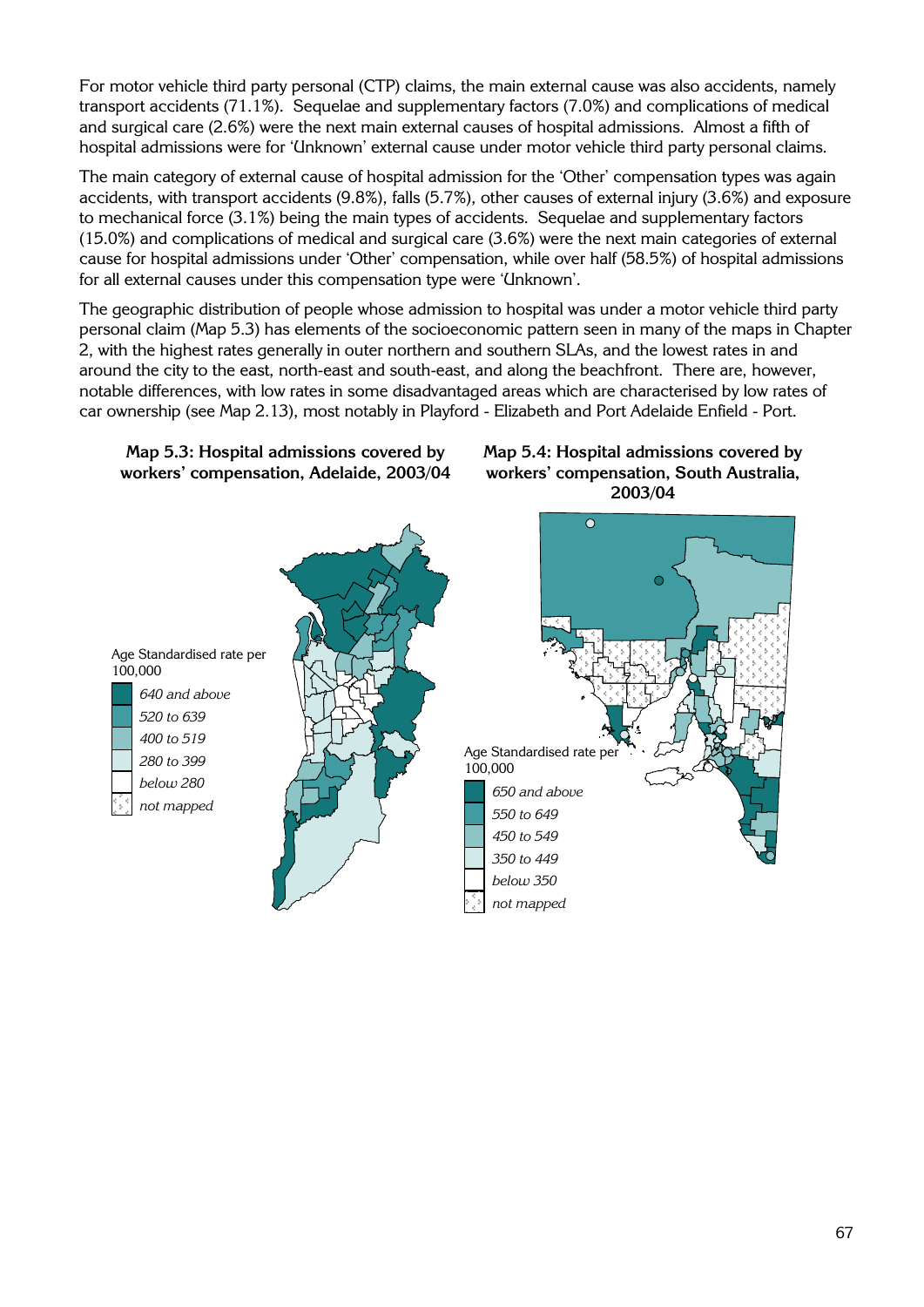There was a less consistent pattern for hospital admissions covered by a motor vehicle third party personal (CTP) claim, with the highest rates recorded for residents in a small number of SLAs in the outer north, outer east and outer south, as well as in the City of Adelaide (Map 5.5). Again, the relatively low rates in Playford - Elizabeth are consistent with low rates of vehicle ownership (see Map 2.13).

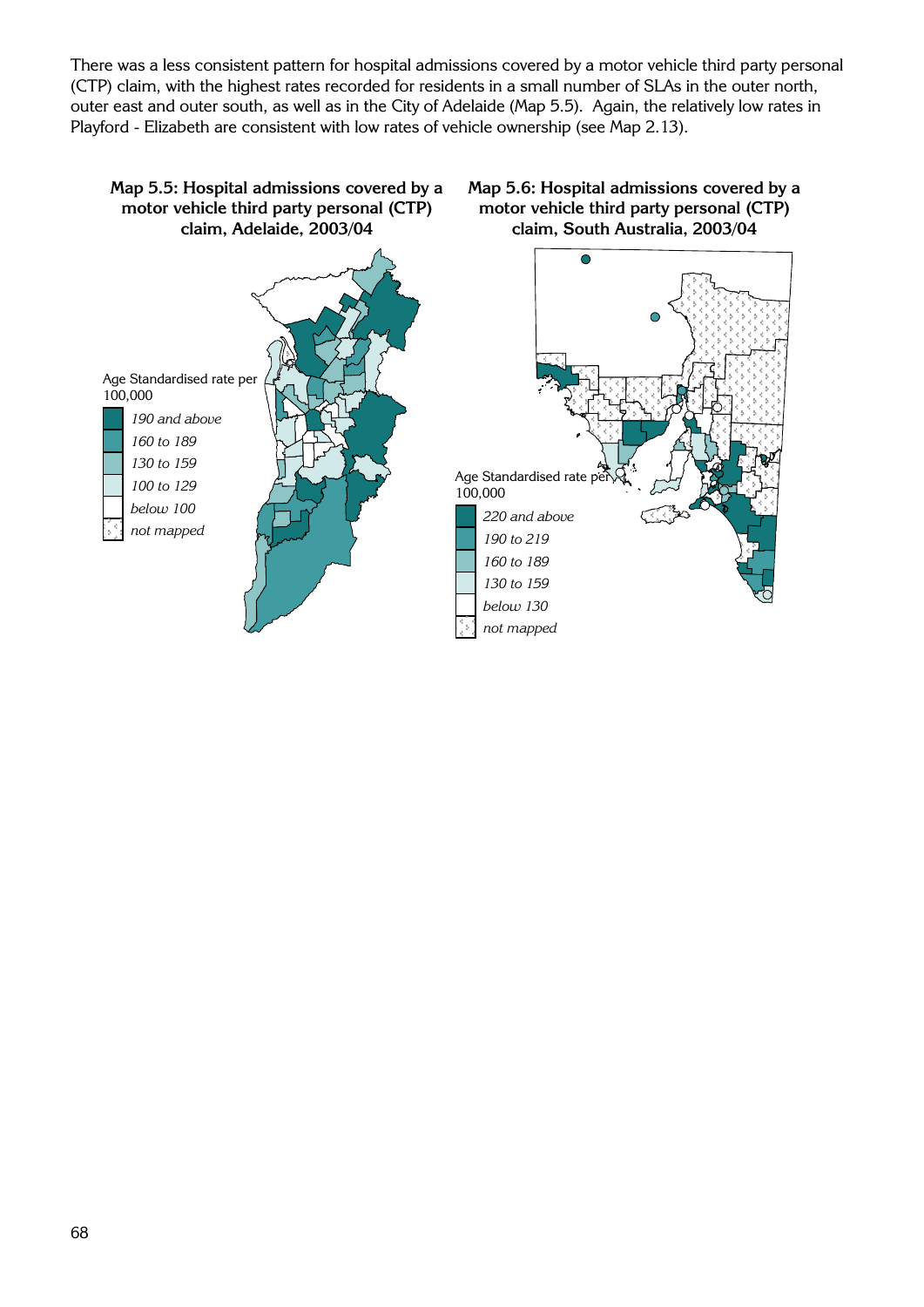#### Deaths by external cause

Details of deaths from external causes in South Australia between 1999 and 2002 are shown below in Table 5.6: deaths from these external causes accounted for one fifth (20.4%) of all deaths over this period.

Motor vehicle accidents accounted for 26.1% of deaths from all external causes (and 97% (633) of the 653 transport accident deaths). Deaths of occupants of cars accounted for over half (58.0%) of the 379 transport accident deaths, or 15.6% of deaths from all external causes, with a further 4.4% of all causes deaths being of pedestrians (106), and motor cycle riders accounting for 3.0% (72).

It is not possible to separately identify workplace related deaths from the deaths data from ABS.

| Major external cause                           | <b>Persons</b> |                | <b>Males</b>     |       | <b>Females</b>   |                      |
|------------------------------------------------|----------------|----------------|------------------|-------|------------------|----------------------|
|                                                | No.            | $\%$           | No.              | $\%$  | No.              | $\%$                 |
| <b>Transport accidents</b>                     | 653            | 27.0           | 474              | 28.6  | 179              | 23.4                 |
| Pedestrian injured in transport accident       | 106            | 4.4            | 69               | 4.2   | 37               | 4.8                  |
| Pedal cyclist injured in transport accident    | 12             | 0.5            | 10               | 0.6   | $\overline{2}$   | 0.3                  |
| Motorcycle rider injured in transport accident | 72             | 3.0            | 68               | 4.1   | $\overline{4}$   | 0.5                  |
| Car occupant injured in transport accident     | 379            | 15.6           | 255              | 15.4  | 124              | 16.2                 |
| Occupant of pick-up truck or van injured in    | 10             | 0.4            | 8                | 0.5   | 2                | 0.3                  |
| transport accident                             |                |                |                  |       |                  |                      |
| Occupant of heavy transport vehicle injured in | 24             | 1.0            | 22               | 1.3   | $\overline{2}$   | 0.3                  |
| transport accident                             |                |                |                  |       |                  |                      |
| Bus occupant injured in transport accident     | 4              | 0.2            | 3                | 0.2   | $\mathbf{1}$     | 0.1                  |
| Other land transport accidents                 | 26             | 1.1            | 22               | 1.3   | $\overline{4}$   | 0.5                  |
| Motor vehicle traffic accidents                | 633            | 26.1           | 457              | 27.6  | 176              | 23.0                 |
| Water transport accidents                      | 6              | 0.2            | 6                | 0.4   | 0                | 0.0                  |
| Air and space transport accidents              | 14             | 0.6            | 11               | 0.7   | 3                | 0.4                  |
| Other external causes of accidental injuries   | 804            | 33.2           | 452              | 27.3  | 352              | 46.0                 |
| Falls                                          | 110            | 4.5            | 58               | 3.5   | 52               | 6.8                  |
| Exposure to inanimate mechanical forces        | 43             | 1.8            | 35               | 2.1   | 8                | 1.0                  |
| Exposure to animate mechanical forces          | $\overline{4}$ | 0.2            | $\overline{4}$   | 0.2   | $\boldsymbol{0}$ | 0.0                  |
| Accidental drowning and submersion             | 48             | 2.0            | 40               | 2.4   | 8                | 1.0                  |
| Other accidental threats to breathing          | 81             | 3.3            | 49               | 3.0   | 32               | 4.2                  |
| Exposure to electrical current, radiation and  | 16             | 0.7            | 16               | 1.0   | $\mathbf 0$      | 0.0                  |
| extreme ambient air temperature and pressure   |                |                |                  |       |                  |                      |
| Exposure to smoke, fire and flames             | 38             | 1.6            | 19               | 1.1   | 19               | 2.5                  |
| Contact with heat and hot substances           | $\mathbf{1}$   | 0.0            | $\boldsymbol{0}$ | 0.0   | $\mathbf{1}$     | 0.1                  |
| Contact with venomous animals and plants       | 3              | 0.1            | 3                | 0.2   | $\mathbf 0$      | 0.0                  |
| Exposure to forces of nature                   | 9              | 0.4            | 4                | 0.2   | 5                | 0.7                  |
| Accidental poisoning by and exposure to        | 193            | 8.0            | 132              | 8.0   | 61               | 8.0                  |
| noxious substances                             |                |                |                  |       |                  |                      |
| Overexertion, travel and privation             | 3              | 0.1            | 3                | 0.2   | $\mathbf 0$      | 0.0                  |
| Accidental exposure to other and unspecified   | 255            | 10.5           | 89               | 5.4   | 166              | 21.7                 |
| factors                                        |                |                |                  |       |                  |                      |
| Other external causes of mortality             | 888            | 36.7           | 692              | 41.8  | 196              | 25.6                 |
| Intentional self-harm                          | 764            | 31.5           | 616              | 37.2  | 148              | 19.3                 |
| Assault                                        | 87             | 3.6            | 57               | 3.4   | 30               | 3.9                  |
| Event of undetermined intent                   | 35             | 1.4            | 17               | 1.0   | 18               | 2.3                  |
| Legal intervention and operations of war       | $\overline{2}$ | 0.1            | $\overline{2}$   | 0.1   | $\boldsymbol{0}$ | 0.0                  |
| Other                                          | 77             | 3.2            | 38               | 2.3   | 39               | 5.1                  |
| <b>Total: external causes</b>                  | 2,422          | 100.0          | 1,656            | 100.0 | 766              | 100.0                |
| Total: all causes                              | 11,892         | $\ddot{\cdot}$ | 6,023            |       | 5,869            | $\ddot{\phantom{0}}$ |

**Table 5.6: Deaths from external causes, South Australia, 1999-2002**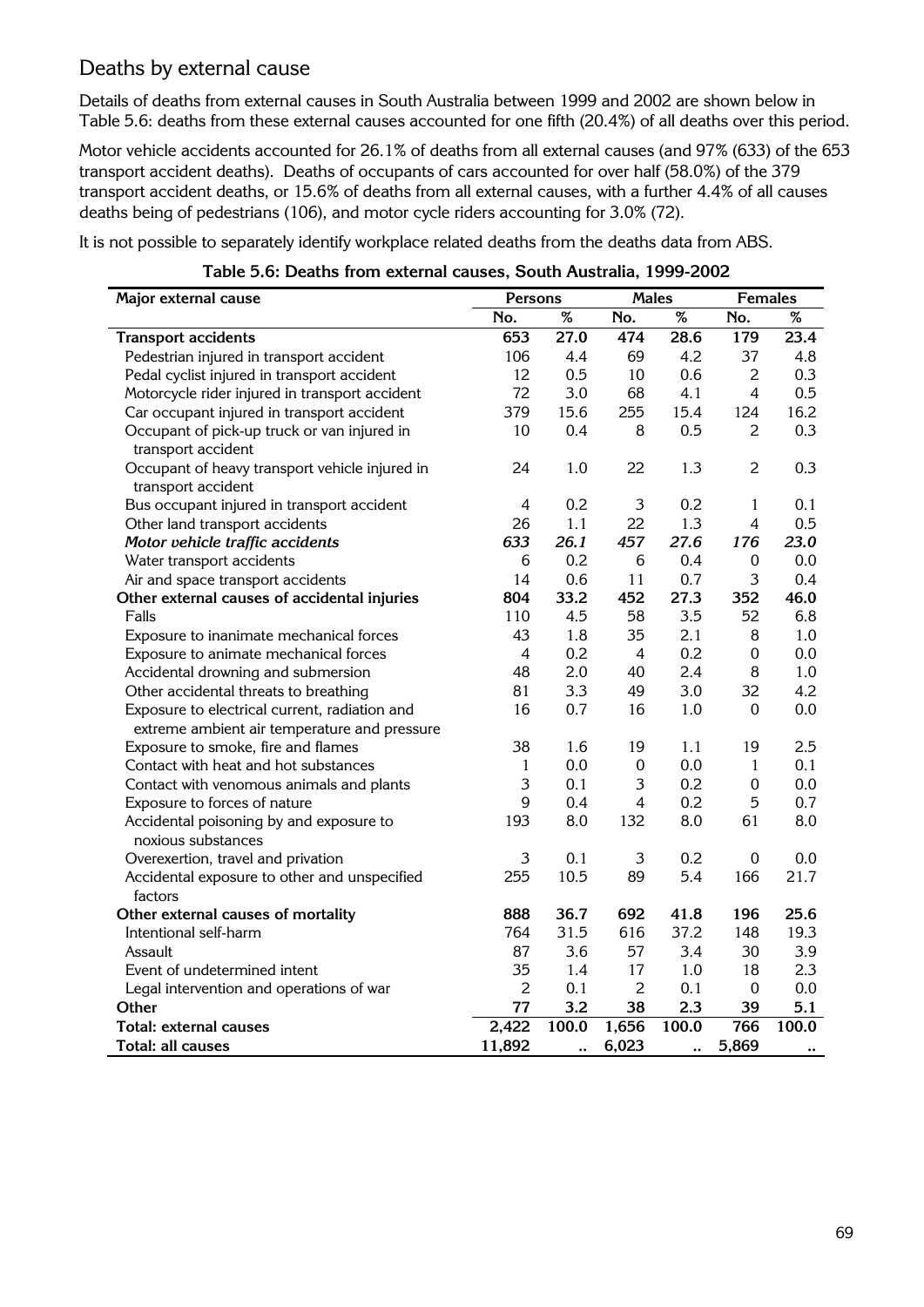The highest rate of deaths from motor vehicle traffic accidents in Adelaide over the four years 1999 to 2002 (Map 5.7) occurred in Gawler; Playford – Elizabeth; Salisbury - Inner North, - North-East and - South-East; Port Adelaide Enfield - Port and - Inner; and Onkaparinga - Hackham and - South Coast. SLAs with the lowest rates of death from motor vehicle accidents were Tea Tree Gully - North, Adelaide, Prospect, Port Adelaide Enfield - East, Burnside - North-East and - South-West, Unley - West, Charles Sturt - Inner East, Holdfast Bay - North and - South and Onkaparinga - Morphett.



**accidents, Adelaide, 1999-2002** 

**Map 5.7: Deaths from motor vehicle traffic** 

The numbers of deaths from these causes at the SLA level in country South Australia were too small to map.

Figure 5.2 shows the rates of death from motor vehicle traffic accidents by socioeconomic status of area in Adelaide and country South Australia. In Adelaide, deaths from a motor vehicle accident were substantially higher for people in the most disadvantaged areas (a rate ratio of 1.79). Conversely, in country South Australia, deaths resulting from motor vehicle accidents were markedly lower among the most disadvantaged (33% lower, a rate ratio of 0.67).





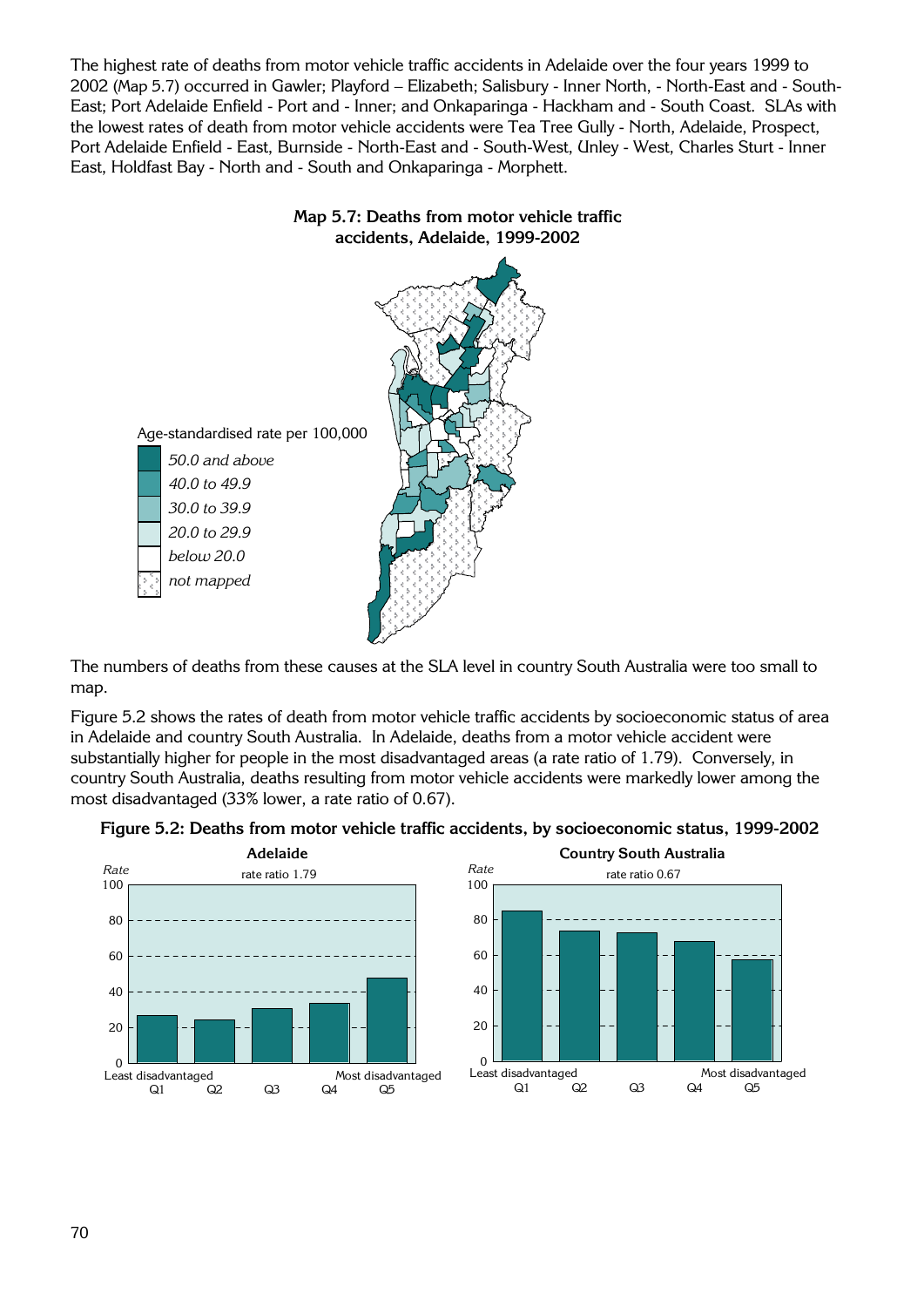#### Health and welfare workforce estimates

The following information, drawn from the 2001 ABS Census, allocates people working in the occupations listed in the table, to the Health Region in which they worked on Census day - thus, it provides a snapshot of the region's workforce on 6 August 2001. This 'proxy' measure of the workforce has flaws; in particular, it misses people who work part-time (on other days of the week), and cannot provide an accurate assessment of the full-time equivalent workforce. However, it is the best available measure when an overview of a wide range of occupations is required and, at a broad level of occupation and geography, it provides a useful indication of the supply of people in health and welfare occupations.

The summary data in Table 5.7 is presented to highlight variations in the workforce between each region/ sub-region in Adelaide and the State rate for each occupation per 1,000 population: the figure of -47.6 in the cell for general medical practitioners (GPs) in the Northern Sub-region of the Central Northern Region indicates that there are 47.6% fewer GPs per 1,000 population in this sub-region than across the State as a whole; the figure of 241.8 for specialist medical practitioners shows there are 242% (or 3.4 times) fewer people in these occupations in the sub-region than in the State as a whole. The full data, showing the number and rate for each occupation, are in Appendix Table A3.

The Northern and Western Sub-regions of the Central Northern Adelaide Health Service Region and Central Southern Region all have deficits of workers across the majority of occupations (with the largest deficits, in almost all cases, in Northern Sub-region); the reverse is the case in Central East Sub-region, with rates of provision well above the State average for all occupations other than Aboriginal and Torres Strait Islander health workers.

| Occupation                             | <b>Central Northern</b> |          |                     |         | Central  | Metropolitan |
|----------------------------------------|-------------------------|----------|---------------------|---------|----------|--------------|
|                                        | Northern                | Western  | <b>Central East</b> | Total   | Southern | Adelaide     |
| <b>Medical practitioners</b>           | $-85.8$                 | $-1.2$   | 64.9                | 32.3    | $-12.0$  | 19.9         |
| General medical practitioners          | $-47.6$                 | 4.3      | 55.5                | 22.7    | $-2.6$   | 15.9         |
| Specialist medical practitioners       | $-241.8$                | $-12.8$  | 74.5                | 49.5    | $-26.6$  | 27.8         |
| <b>Nursing professionals</b>           | $-108.8$                | $-0.3$   | 59.7                | 19.2    | $-14.4$  | 9.8          |
| <b>Enrolled Nurses</b>                 | $-88.2$                 | $-25.2$  | 51.7                | 4.5     | $-35.7$  | $-6.9$       |
| Miscellaneous health professionals     | $-57.3$                 | $-0.5$   | 55.0                | 18.8    | $-6.8$   | 11.6         |
| Dental practitioners & associate       |                         |          |                     |         |          |              |
| professionals                          | $-38.2$                 | $-41.5$  | 64.9                | 33.1    | $-14.1$  | 19.8         |
| Pharmacists                            | $-34.1$                 | 26.3     | 41.6                | 18.6    | $-4.5$   | 11.9         |
| Occupational therapists                | 5.8                     | 10.3     | 38.6                | 23.9    | $-1.6$   | 16.5         |
| Optometrists                           | $-107.3$                | $-17.0$  | 58.4                | 13.4    | $-5.8$   | 7.8          |
| Physiotherapists                       | $-56.7$                 | 6.2      | 51.9                | 16.6    | 3.9      | 13.4         |
| Speech pathologists                    | $-25.4$                 | 5.0      | 42.7                | 13.8    | 4.1      | 11.0         |
| Chiropractors and osteopaths           | $-152.4$                | 1.7      | 50.1                | 2.4     | 2.4      | 2.4          |
| Podiatrists                            | $-49.9$                 | $-5.5$   | 55.2                | 19.2    | $-2.2$   | 13.0         |
| Medical imaging professionals          | $-132.7$                | $-12.5$  | 70.2                | 39.3    | $-29.7$  | 19.3         |
| <b>Dietitians</b>                      | $-86.6$                 | $-66.3$  | 61.3                | 14.3    | 3.9      | 11.3         |
| Natural therapy professionals          | $-135.8$                | $-12.1$  | 58.6                | 12.3    | $-14.1$  | 6.0          |
| Other health professionals             | $-89.7$                 | $-5.3$   | 57.6                | 16.6    | 9.7      | 14.6         |
| <b>Welfare Associate Professionals</b> | 23.9                    | $-11.8$  | 27.8                | 22.3    | $-18.0$  | 10.9         |
| Miscellaneous health & welfare         |                         |          |                     |         |          |              |
| associate professionals                | $-101.6$                | $-43.9$  | 55.5                | 5.4     | $-30.8$  | $-4.5$       |
| Aboriginal and Torres Strait Islander  |                         |          |                     |         |          |              |
| health workers                         | $-718.7$                | $-143.2$ | $-44.0$             | $-63.6$ | $-86.7$  | $-66.5$      |
| Massage therapists                     | $-79.0$                 | $-26.5$  | 51.6                | 5.4     | $-16.9$  | $-1.1$       |
| <b>Total workers</b>                   | $-58.8$                 | 17.1     | 42.6                | 10.4    | $-36.0$  | $-2.7$       |

| Table 5.7: Occupation by Health Region in which worked, Adelaide, 6 August 2001                     |
|-----------------------------------------------------------------------------------------------------|
| Percentage variation in occupations per 1,000 population in the region compared with the State rate |

**Percentages for occupations in regions with rates below the State average are shaded green** 

**Percentages for occupations in regions with rates above the State average are unshaded**